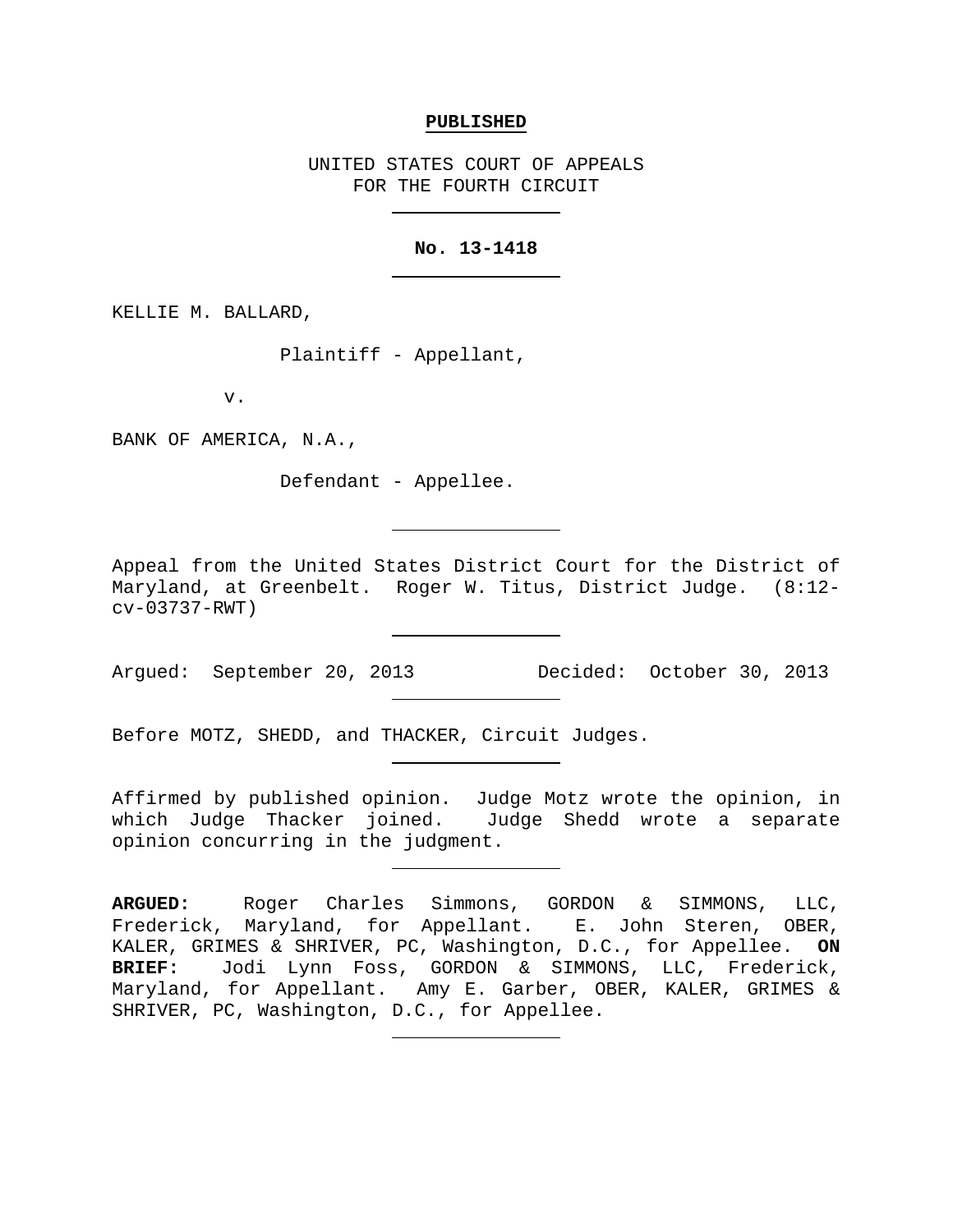DIANA GRIBBON MOTZ, Circuit Judge:

Kellie Ballard appeals from the judgment of the district court dismissing her federal and state Equal Credit Opportunity Act ("ECOA") claims, and her claims for unjust enrichment and a declaratory judgment. We affirm.

I.

Kellie Ballard's husband, Michael Ballard, owns and operates FoodSwing, a food-packing company. In March 2008, he entered into an agreement with Bank of America ("the Bank") to obtain a loan for FoodSwing in the amount of \$4,100,000. Although Mrs. Ballard assertedly plays no role in the ownership or operation of FoodSwing, Bank of America required her to sign the loan agreement as a guarantor. She guaranteed "full and complete payment" of the loan and waived "[a]ll rights of redemption" with respect to the property securing the loan.

In 2009, FoodSwing defaulted on the loan. Michael Ballard then entered into a modified loan agreement with Bank of America to restructure the debt. FoodSwing defaulted two more times - once in 2010 and once in 2011. More debt restructuring agreements followed these defaults. As with the initial loan, Bank of America required that Mrs. Ballard guarantee each new agreement. These restructuring agreements contained a comprehensive waiver requiring Mr. and Mrs. Ballard to waive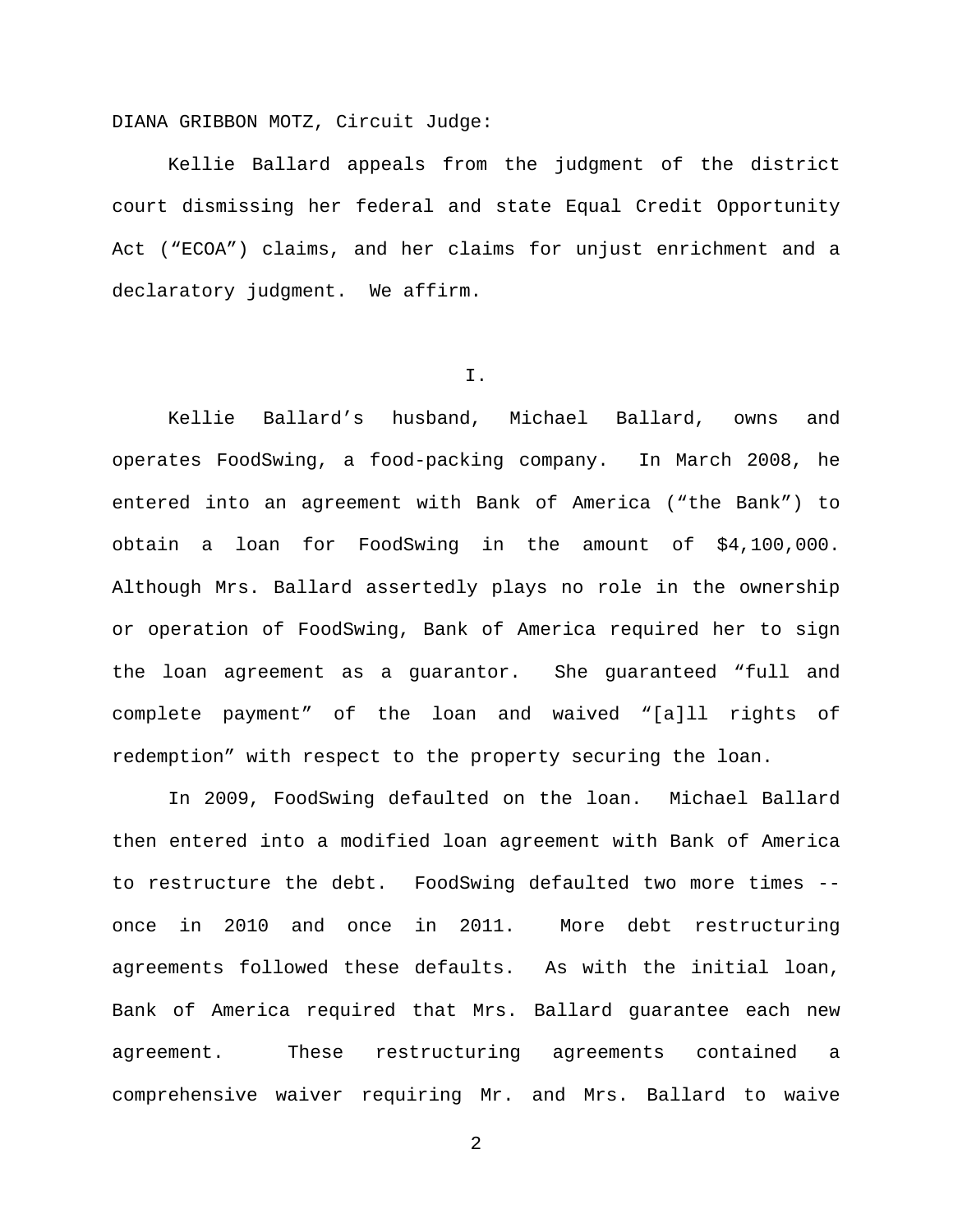"any and all" claims -- past, present, or future -- against Bank of America. In each agreement, Mr. and Mrs. Ballard acknowledged that they "actively and with full understanding" participated in negotiating the agreement "after consultation and review with their counsel."

Although counsel represented Mrs. Ballard at the time she signed all of the loan documents, she contends that her counsel operated under impermissible conflicts of interest. She alleges that she signed the loan agreements only at the insistence of her conflicted attorneys. (At oral argument, Mrs. Ballard's counsel also claimed that her husband misinformed her about the nature of the documents she signed.)

Among other assets, a home in Maryland and a winery in California secured the loans to FoodSwing. Mrs. Ballard coowned these two properties with her husband. After the 2011 default, Bank of America recorded consensual liens on both properties.

In November 2012, Mrs. Ballard filed this action against Bank of America. She alleges that the Bank violated the federal and state ECOA by requiring her to serve as her husband's guarantor. She seeks equitable and injunctive relief for these asserted ECOA violations, asserts a claim for unjust enrichment, and seeks a declaratory judgment. The district court dismissed her complaint with prejudice, reasoning that she failed to state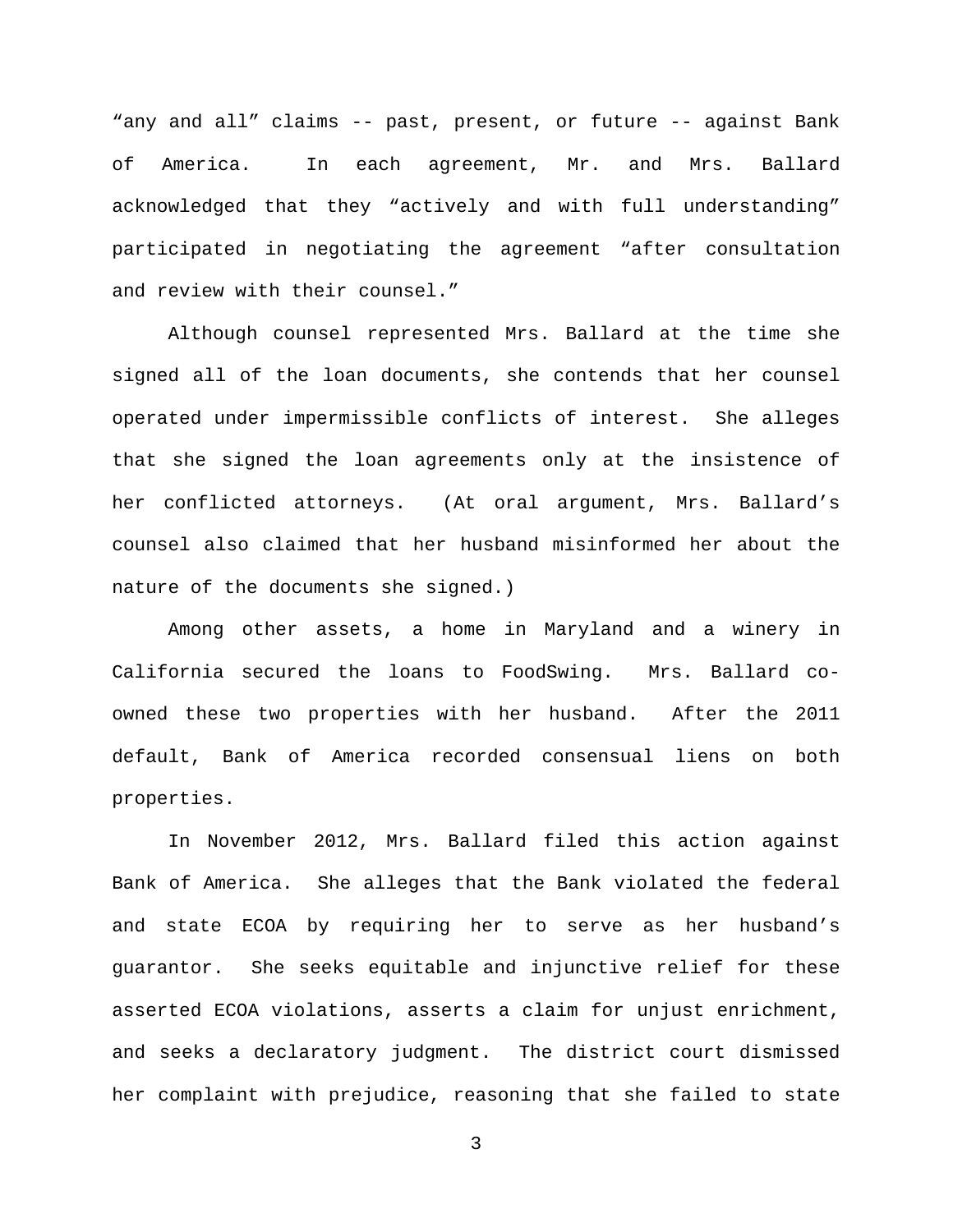a claim upon which relief can be granted and that, in any event, waiver and limitations barred her claims.

### II.

We review dismissals for failure to state a claim de novo. United States ex rel. Nathan v. Takeda Pharm. N. America, Inc., 707 F.3d 451, 455 (4th Cir. 2013). To survive a motion to dismiss, "a complaint must contain sufficient factual matter, accepted as true, to state a claim to relief that is plausible on its face." Ashcroft v. Iqbal, 556 U.S. 662, 678 (2009) (quotation marks omitted). We draw "reasonable inference[s]" in favor of the plaintiff. Id.

The Equal Credit Opportunity Act makes it unlawful for "any creditor to discriminate against any applicant, with respect to any aspect of a credit transaction on the basis of . . . marital status." 15 U.S.C. § 1691(a)(1) (2006). Specifically, ECOA regulations prohibit lenders from requiring a spouse's signature on a loan agreement when the applicant individually qualifies for the requested credit.  $12$  C.F.R. § 202.7(d)(1) (2013) (lenders may not "require the signature of an applicant's spouse or other person, other than a joint applicant, on any credit instrument if the applicant qualifies under the creditor's standards of creditworthiness"). Congress enacted this prohibition to eradicate credit discrimination against married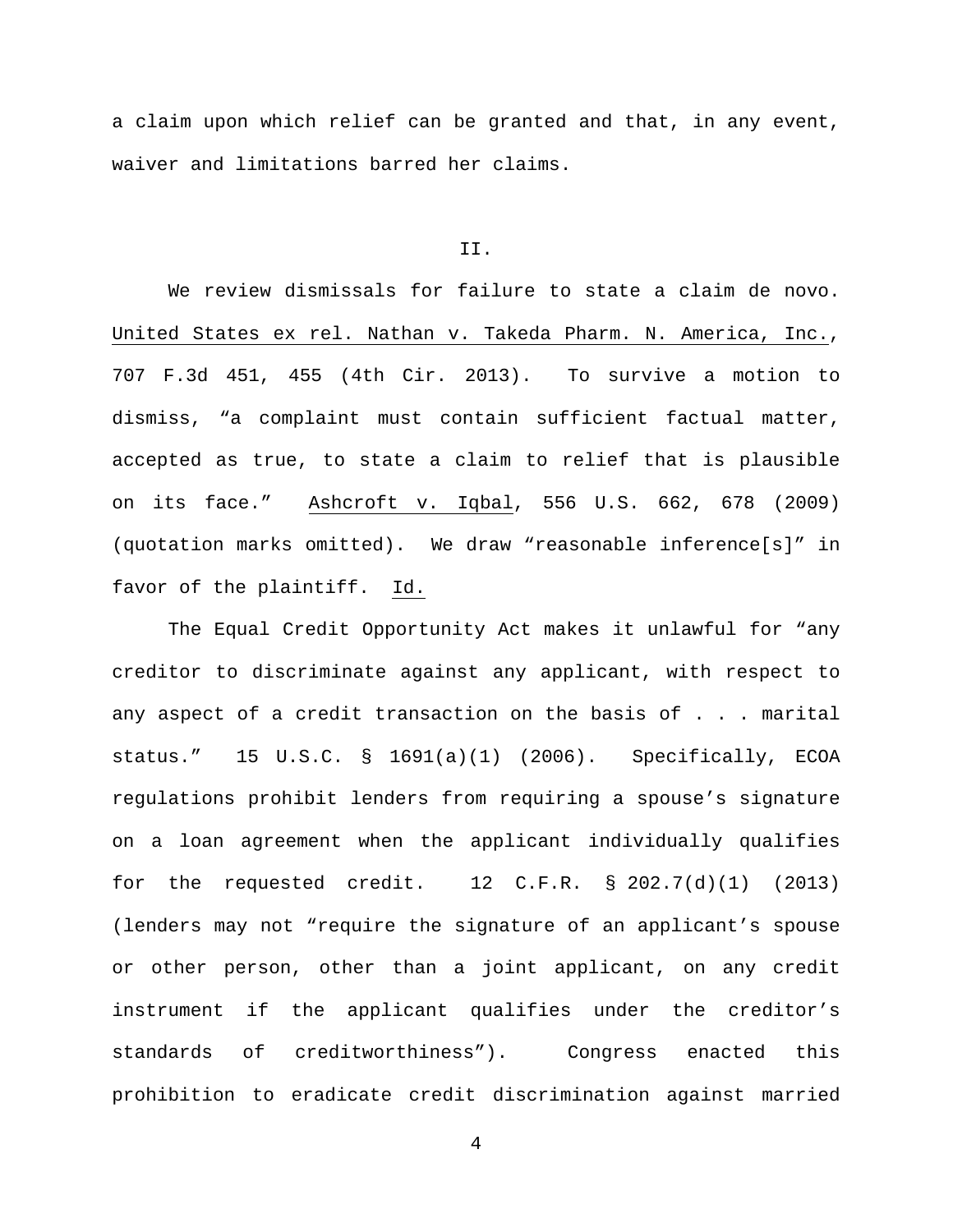women, whom many creditors traditionally had refused to consider for individual credit.

Not every signature required of a borrower's spouse, however, constitutes credit discrimination under ECOA. Rather, the statutory scheme provides for several exceptions permitting lenders to obtain the signature of a borrower's spouse on a loan agreement.

First, and most obviously, ECOA regulations expressly authorize lenders to obtain the signature of a borrower's spouse if the borrower does not independently qualify for the loan. But lenders may obtain the spouse's signature only after determining that the borrower does not qualify "under the creditor's standards of creditworthiness for the amount and terms of the credit requested." Id.

Second, ECOA permits lenders to obtain the signature of a borrower's spouse who owns or co-owns the entity benefitting from the loan. Even if the spouse does not technically apply for the loan herself, she qualifies as a "de facto" joint applicant because she possesses an ownership stake in the business for which the loan is sought. Given that ECOA regulations expressly permit a lender to require a signature from a joint applicant spouse, see id., courts have found no ECOA violation where a lender requires a signature from a de facto joint applicant spouse. See Midlantic Nat'l Bank v.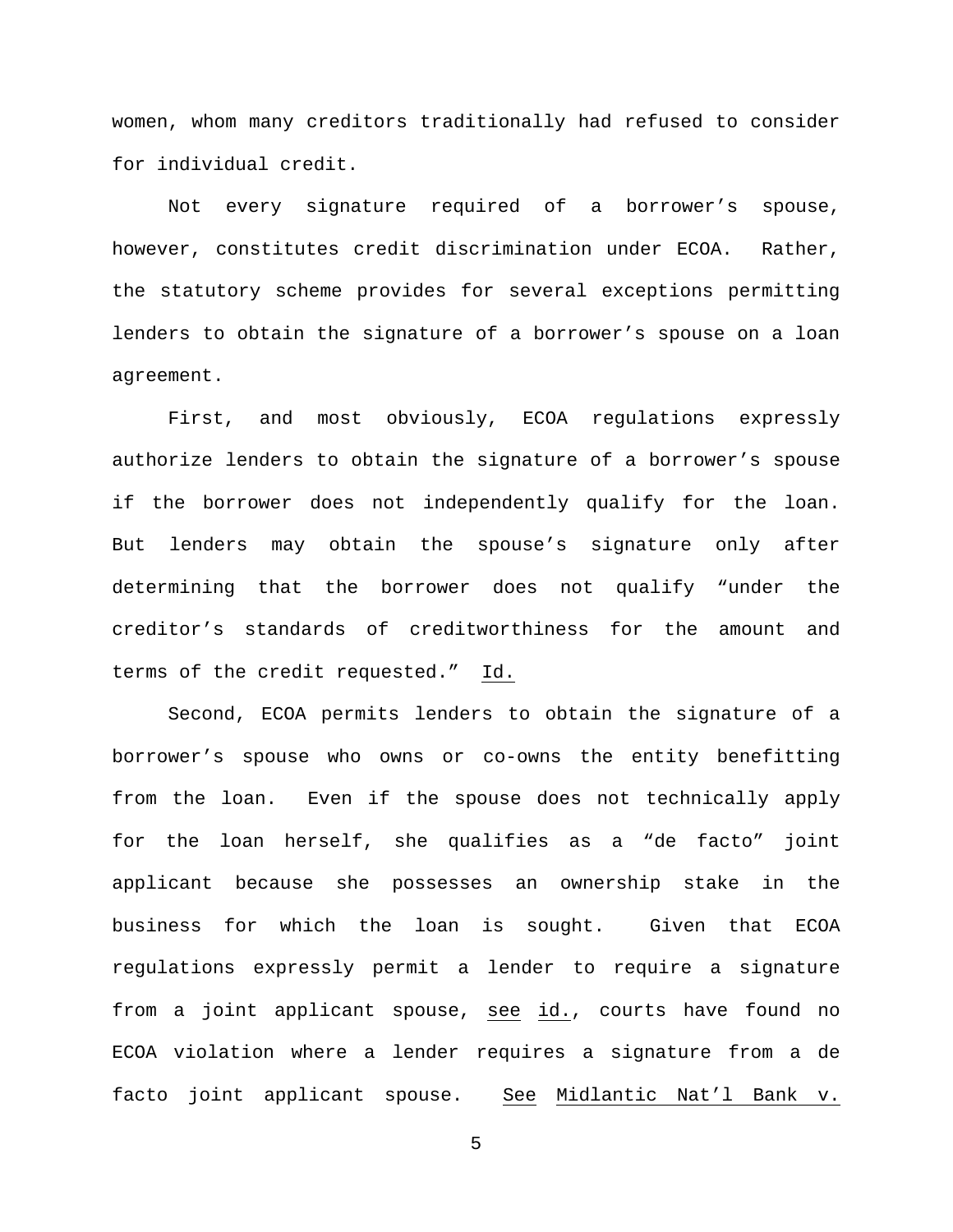Hansen, 48 F.3d 693, 700 (3d Cir. 1995) (because loans financed a company co-owned by the spouses, the wife "at the very least" was a de facto joint applicant who could be required to guarantee the loans); Riggs Nat'l Bank of D.C. v. Webster, 832 F. Supp. 147, 151 (D. Md. 1993) (because the loan was obtained to renovate a property owned by the borrower's wife, she was "de facto a joint applicant" who could be required to guarantee the loan). Thus, banks may treat the co-owner of a business as a joint applicant for a loan to that business -- even if the coowner happens to be the primary applicant's spouse.

Third, when two spouses co-own property designated as collateral for a loan (as opposed to co-owning the entity seeking a loan), ECOA permits a lender to require the nonapplicant spouse to sign the loan "for the purpose of creating a valid lien, passing clear title, waiving inchoate rights to property, or assigning earnings." 15 U.S.C. § 1691d(a) (2006). ECOA regulations clarify that, in an application for secured credit, "a creditor may require the signature of the applicant's spouse . . . on any instrument necessary, or reasonably believed by the creditor to be necessary, under applicable state law to make the property being offered as security available to satisfy the debt in the event of default."  $12$  C.F.R. § 202.7(d)(4). These provisions ensure that a lender can acquire collateral co-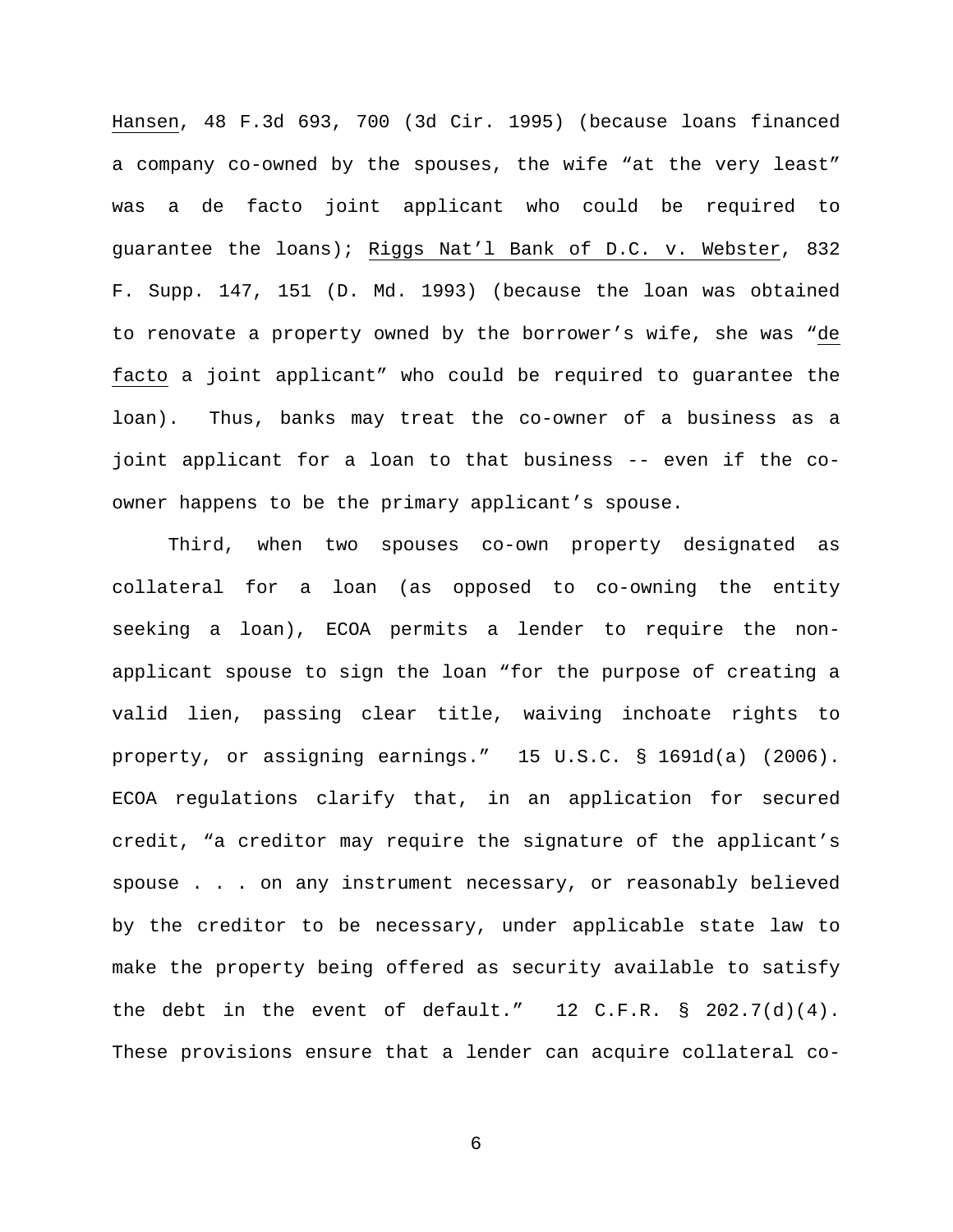owned by the borrower's spouse in the event that the borrower defaults.

### III.

The parties primarily contest -- and the district court primarily addressed -- whether Bank of America violated ECOA. We therefore consider this question first.

# A.

Mrs. Ballard contends that Bank of America violated ECOA by forcing her to guarantee the loan agreement without first evaluating her husband's independent creditworthiness.<sup>[1](#page-6-0)</sup> She apparently concedes that it would have been permissible to require her signature for the limited purpose of relinquishing her rights "to property she co-owns with her husband" -- the Maryland home and the California winery. Appellant's Br. 19.

<span id="page-6-0"></span> $1$  Although Federal Reserve Board regulations (recently readopted by the Consumer Financial Protection Bureau) include guarantors within the definition of "applicants" with standing to bring an ECOA claim, 12 C.F.R. §§ 202.2(e) & 1002.2(e), Judge Posner has expressed doubt that "the statute can be stretched far enough to allow this interpretation." Moran Foods, Inc. v. Mid-Atl. Mkt. Dev. Co., LLC, 476 F.3d 436, 441 (7th Cir. 2007). But no court has so held and, indeed, other courts have treated guarantors as applicants as the regulations provide. See Silverman v. Eastrich Multiple Investor Fund, L.P., 51 F.3d 28, 31 (3d Cir. 1995); Anderson v. United Fin. Co., 666 F.2d 1274, 1276 (9th Cir. 1982). Because resolution of this issue is not determinative given our disposition of this case, we will assume, without deciding, that guarantors do qualify as applicants for purposes of ECOA.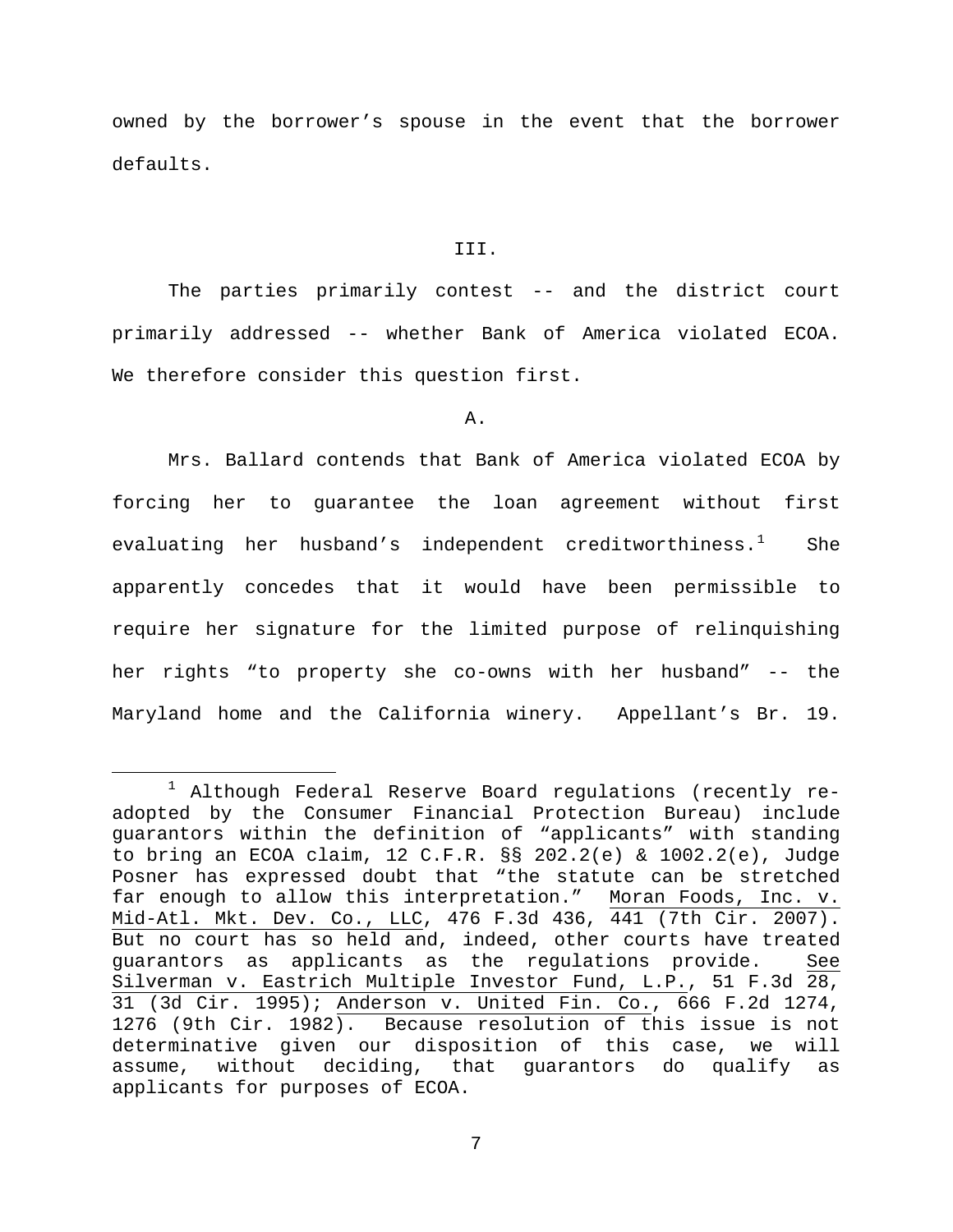But she claims that ECOA prohibited Bank of America from requiring her to assume unlimited liability on the debt.

ECOA's text lends support to Mrs. Ballard's claim that Bank of America violated ECOA by requiring her to guarantee the FoodSwing loan. It is undisputed that Bank of America required Mrs. Ballard to execute an unlimited guarantee of the loan. This guarantee was therefore permissible only if it was subject to an exception to ECOA's general rule barring lenders from requiring a spousal signature. No such exception is apparent here.

First, the guarantee apparently cannot be justified on the ground that the Bank had concluded that Mr. Ballard was not creditworthy. This is so because Mrs. Ballard alleges in her complaint that Bank of America did not assess her husband's creditworthiness before requiring her to sign on the loan. In reviewing a grant of a motion to dismiss, we must assume the truth of this allegation.

Second, obtaining Mrs. Ballard's signature apparently cannot be justified on the ground that she co-owns the business benefitting from the loan. Mrs. Ballard alleges in her complaint that she is neither an owner nor a shareholder of FoodSwing. And so, again, we must assume the truth of this allegation at this stage of the litigation. Because spouses are "de facto joint applicants" only when they co-own the entity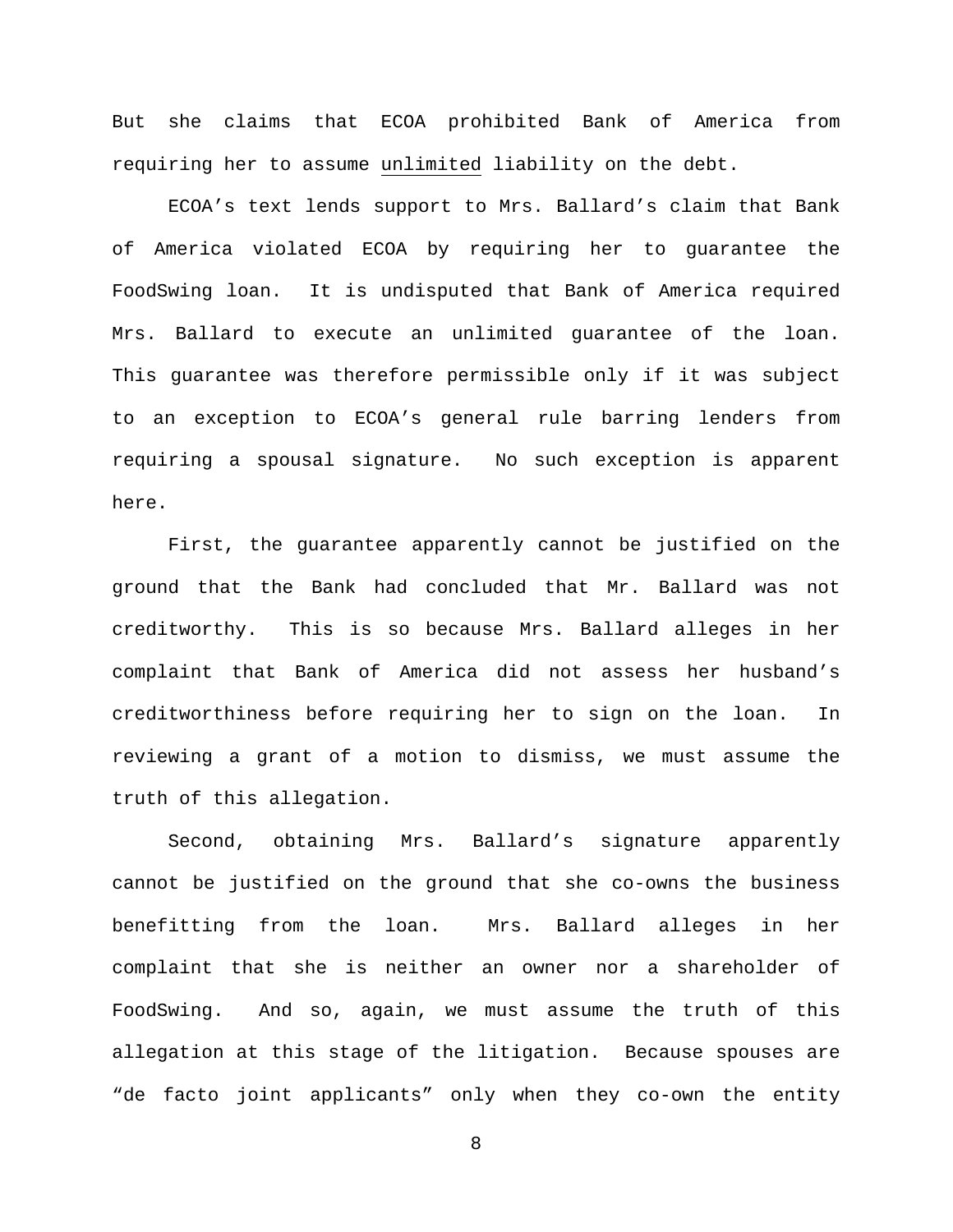benefitting from the loan, the Bank apparently could not require Mrs. Ballard to sign as a guarantor on the theory that she was a de facto joint applicant.

Finally, it does not appear that the unlimited guarantee can be justified on the ground that Mrs. Ballard co-owned two properties securing the loan. Although ECOA permits lenders to seek the signature of a spouse who co-owns collateral securing the loan, the plain language of the statute limits the effect of the spouse's signature in these circumstances to "creating a valid lien [or] passing clear title" to co-owned property. 15 U.S.C. § 1691d(a). ECOA's implementing regulations further reinforce that a co-owner spouse's obligation must be limited to "mak[ing] the property being offered as security available to satisfy the debt in the event of default." 12 C.F.R. § 202.7(d)(4). In other words, although ECOA permits lenders to require a borrower's spouse to relinquish her interest in coowned collateral, it appears to prohibit lenders from demanding that a spouse guarantee the full loan without first appraising the borrower's creditworthiness. Any other reading would ignore the statute's clear limits on the permissible scope of a spouse's guarantee. Our case law supports this conclusion. See Riggs Nat'l Bank of D.C. v. Linch, 36 F.3d 370, 374 (4th Cir. 1994) (wife who co-owned collateral could be required to execute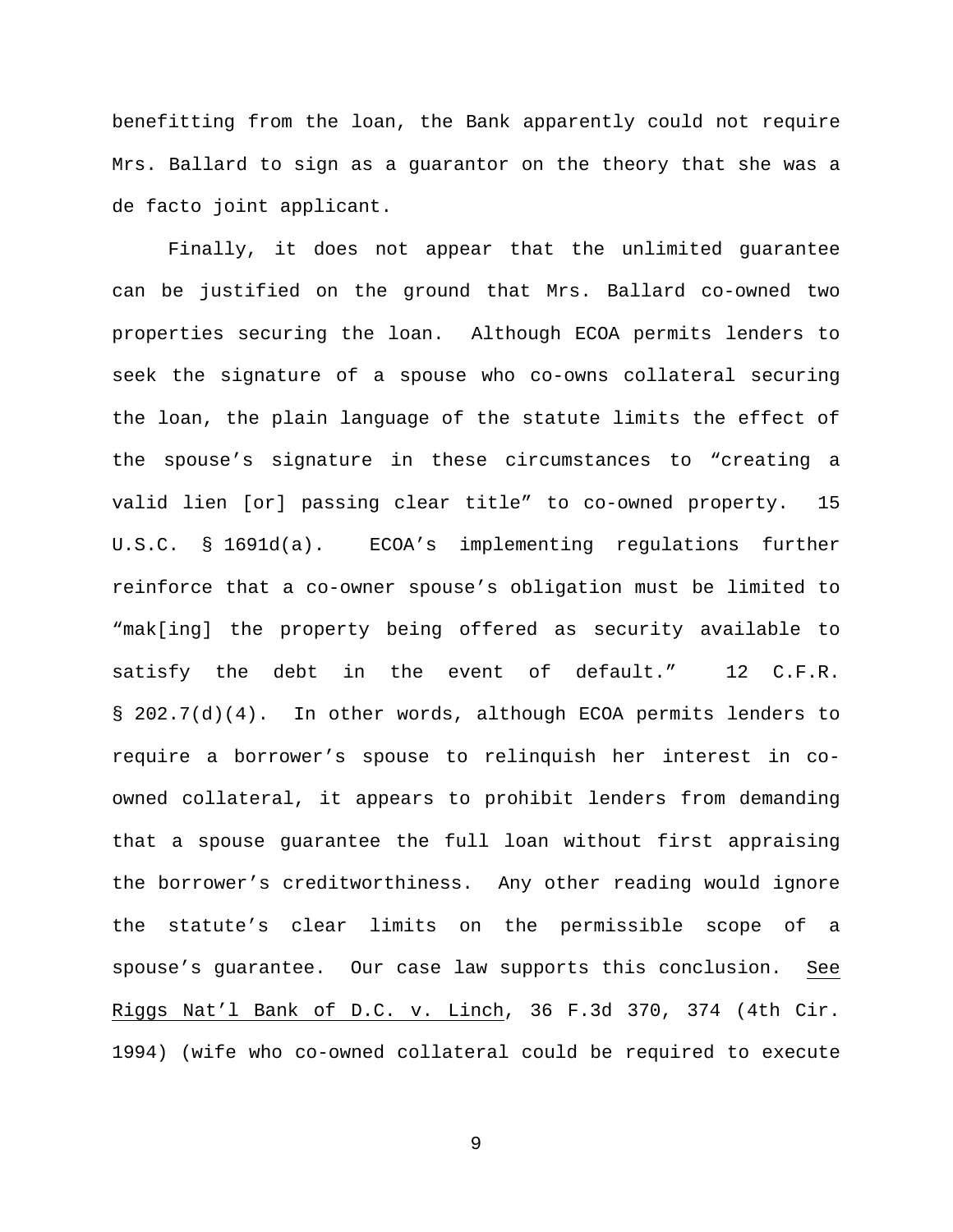an unlimited personal guarantee, but only because the lender first determined that her husband was not creditworthy).

## B.

Bank of America maintains, of course, that it did not violate ECOA by requiring Mrs. Ballard's guarantee. The Bank contends that a borrower's spouse becomes a de facto joint applicant merely by virtue of co-owning any of the collateral securing the loan. The Bank claims that Moran, 476 F.3d at 442, Hansen, 48 F.3d at 700, and Webster, 832 F. Supp. at 151, all hold that a spouse who co-owns any collateral can be required to provide an unlimited guarantee as a condition for the loan.

Those cases, however, do not sweep so broadly. In Hansen, 48 F.3d at 700, and Webster, 832 F. Supp. at 151, the courts grounded their conclusion that the plaintiff was a de facto joint applicant on the fact that she owned part or all of the entity for which the loan was sought. Although the reasoning in Moran was less clear, no ECOA violation occurred in that case because the plaintiff also co-owned one of the entities benefitting from the loan. See Appellant's Br. at 49, Moran, 476 F.3d 436 (Nos. 05-3656 & 05-3735). Accordingly, the lenders in all three cases complied with ECOA not because the guarantor spouse co-owned some property with the borrower, but because she owned or co-owned the property directly benefitting from the loan.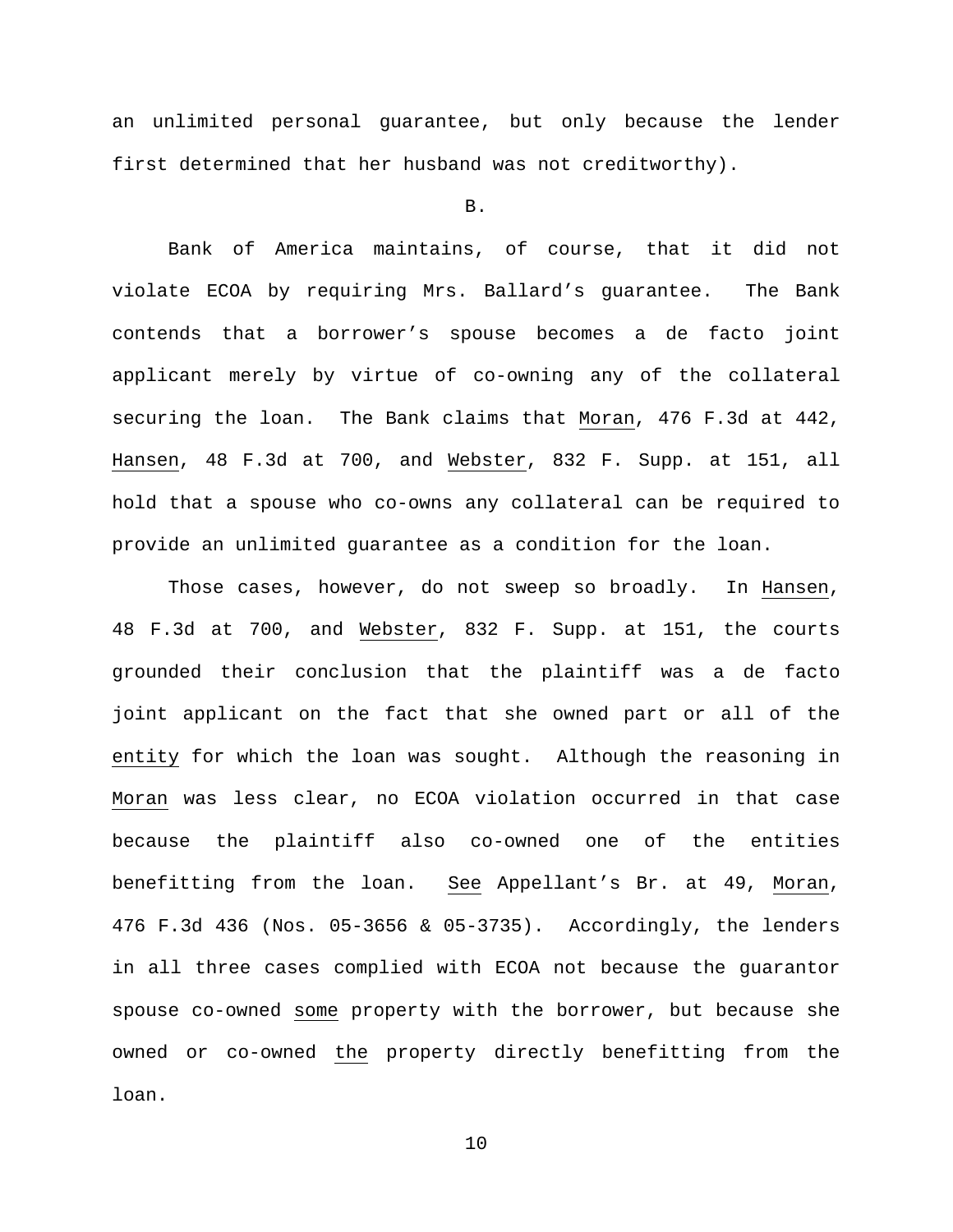Treating the co-owner of a property as a joint applicant for a loan benefitting that property makes sense; repayment of the loan will often depend on business decisions made by the coowners jointly. It makes less sense to treat a spouse as a joint applicant merely because she happens to co-own some assets with her applicant husband. Under the theory espoused by Bank of America, any time a borrower's spouse co-owns any property designated as collateral, no matter how minimal, the spouse could be required to assume unlimited liability on the borrower's debt. Such a construction would permit an unlimited spousal guarantee in almost every instance, and would seem to contravene the plain language and purpose of ECOA.

Accordingly, Bank of America well may have violated ECOA by requiring Mrs. Ballard to sign as an unlimited guarantor without first determining that her husband was not creditworthy. We need not, however, definitively resolve that question because Mrs. Ballard's claim fails for another reason -- she waived it.

## IV.

The initial loan guarantee that Mrs. Ballard executed in March 2008 included a waiver of any claims against Bank of America for "punitive, exemplary or other non-compensatory damages." That waiver did not constitute a release of Mrs. Ballard's ECOA claims, for it did not forfeit her right to sue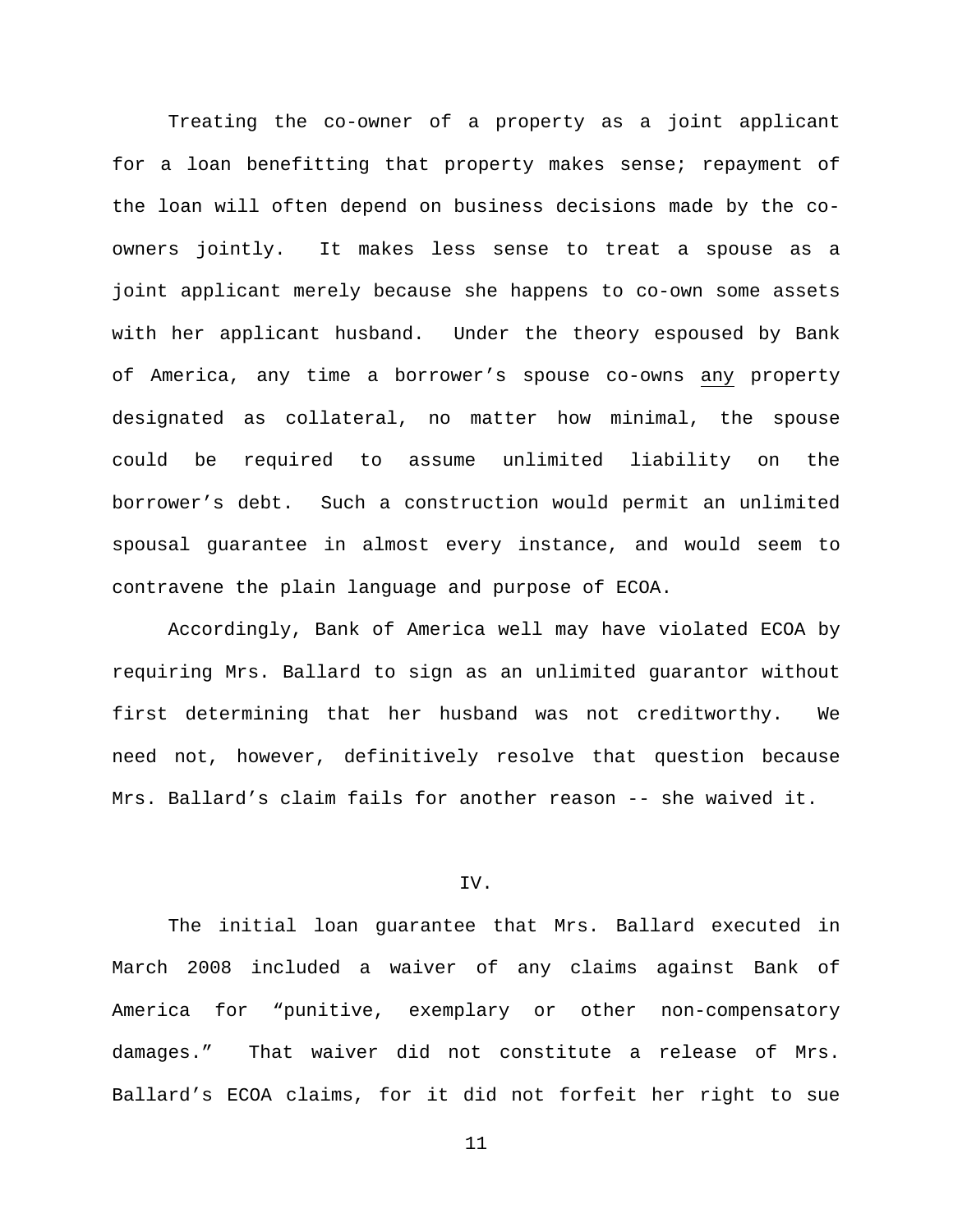Bank of America for actual damages or attorneys' fees. See 15 U.S.C. § 1691e(a), (d) (authorizing ECOA suits for actual damages and attorneys' fees). After FoodSwing's first default in 2009, however, Mrs. Ballard executed a series of four loan restructuring agreements. Each of these restructuring agreements expressly waived "any and all" claims by Mrs. Ballard against Bank of America in exchange for the Bank's waiver of FoodSwing's defaults.

A valid waiver can prevent a borrower from recovering under a federal statute. $^2$  $^2$  A court will enforce a waiver unless it was obtained through intentional misconduct, Wartsila NSD N. America, Inc. v. Hill Int'l, Inc., 530 F.3d 269, 274 (3d Cir. 2008); Eaglehead Corp. v. Cambridge Capital Grp., Inc., 170 F. Supp. 2d 552, 559 n.7 (D. Md. 2001); was not knowing and voluntary, Alexander v. Gardner-Denver Co., 415 U.S. 36, 52 n.15 (1974); or would "thwart the legislative policy which [the statute] was designed to effectuate," Brooklyn Sav. Bank v. O'Neil, 324 U.S. 697, 704 (1945).

<span id="page-11-0"></span> $2$  Depending on the statute at issue, a court will apply either federal or state law to determine the validity of a waiver of federal statutory rights. See Kendall v. City of Chesapeake, 174 F.3d 437, 441 n.1 (4th Cir. 1999). We have not yet determined whether we evaluate ECOA waivers under the federal totality-of-the-circumstances approach or the state contract-law approach. We need not here resolve that question because the waiver of "any and all" claims is valid under both approaches.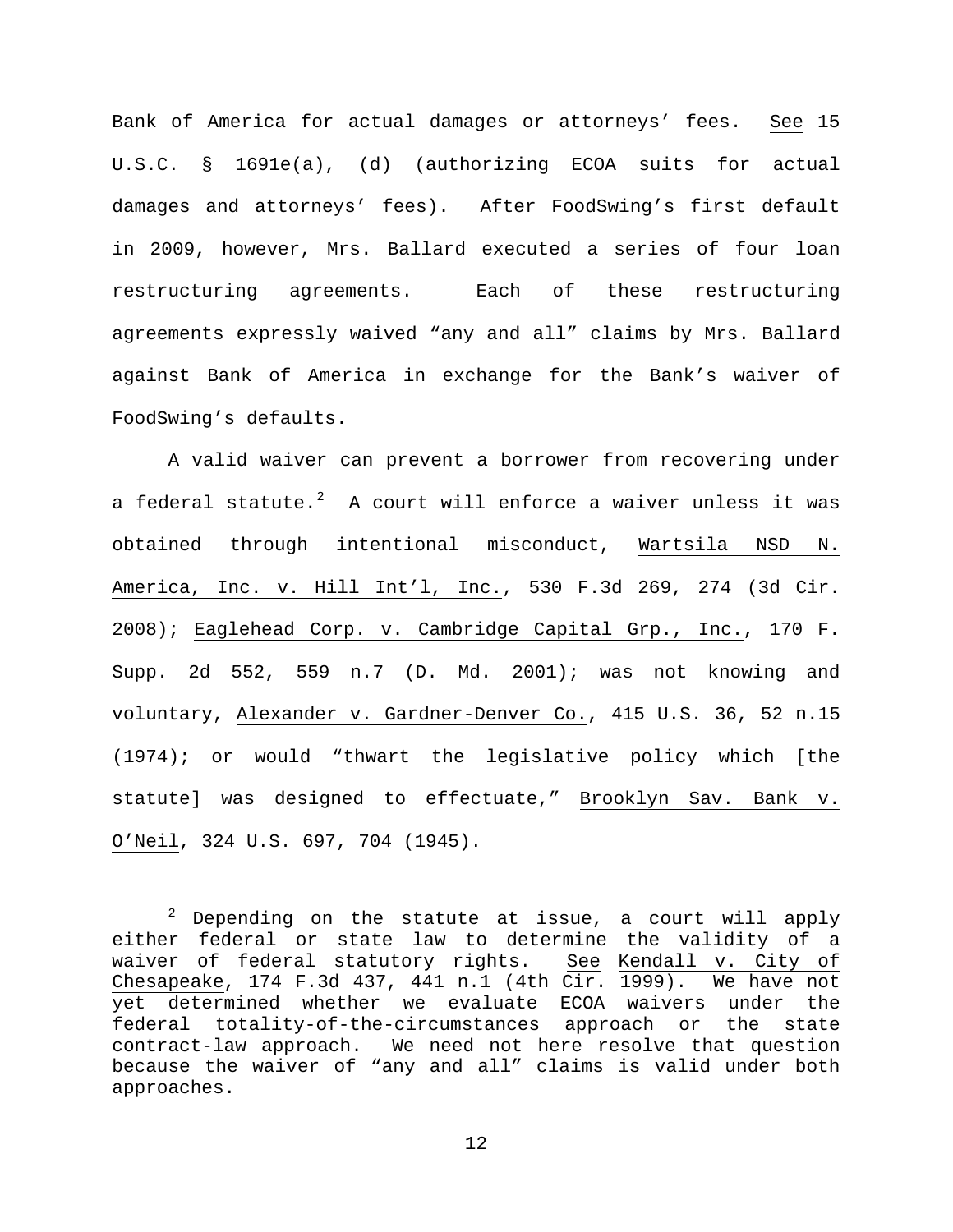Mrs. Ballard contends that enforcing sweeping waivers like the ones she signed as part of the restructuring would fatally undermine the purpose of ECOA. She maintains that if lenders could, by obtaining a single signature, commit an ECOA violation and simultaneously induce borrowers to waive their ECOA rights, lenders could engage in credit discrimination with impunity. For this reason, she argues that the waivers she signed at Bank of America's insistence are unenforceable.

Her argument might well have merit if the Bank in fact had required her to waive her ECOA rights as a precondition for obtaining the loan. In the analogous context of Title VII, federal law prohibits employers from conditioning an offer of employment upon an applicant's waiver of nondiscrimination rights. See Gardner-Denver, 415 U.S. at 51 ("[W]e think it clear that there can be no prospective waiver of an employee's rights under Title VII.ˮ). When enacting ECOA, it seems unlikely that Congress intended to permit lenders to predicate the extension of credit upon a borrower's initial willingness to endure discriminatory treatment.

But Bank of America did not require Mrs. Ballard to execute a prospective waiver of her ECOA rights. Instead, the Bank obtained Mrs. Ballard's waiver only in exchange for its agreement to restructure the loan after FoodSwing defaulted. Thus, Bank of America agreed to work with the Ballards to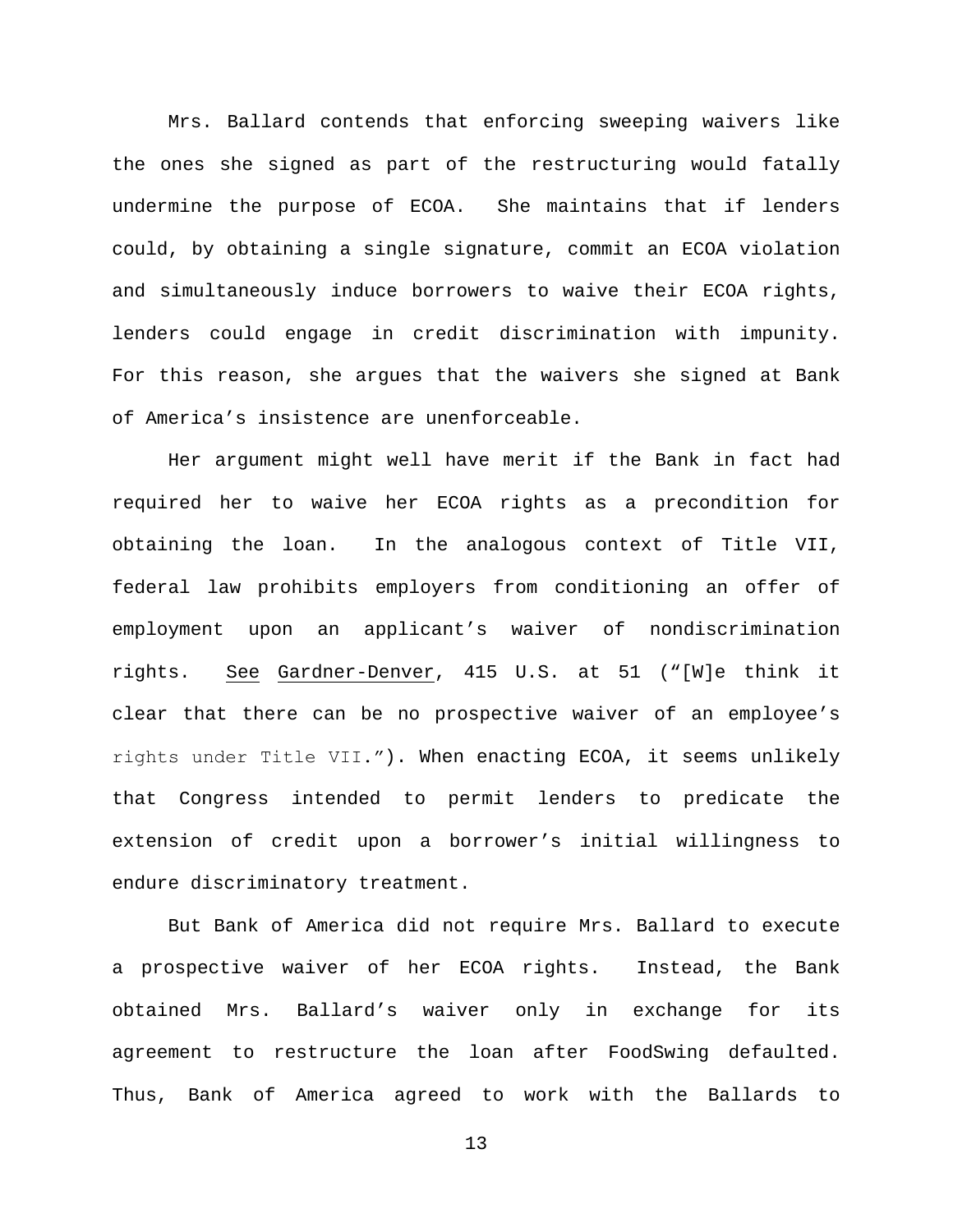resolve FoodSwing's defaults, but only if the Ballards consented to forfeit all past, present, and future claims against the Bank.

Conditioning a favorable loan restructuring upon a waiver of ECOA rights seems to us analogous to the common employment practice of conditioning a favorable severance agreement upon a waiver of Title VII rights. See, e.g., Gardner-Denver, 415 U.S. at 52 ("presumably an employee may waive his cause of action under Title VII as part of a voluntary settlement"); Cassiday v. Greenhorne & O'Mara, Inc., 220 F. Supp. 2d 488, 494 (D. Md. 2002) (upholding Title VII release agreement made in exchange for ten weeks of severance pay). An ECOA waiver obtained in exchange for a loan restructuring differs significantly from one required as a precondition for a loan. The latter would permit a bank to circumvent ECOA's clear dictates. The former merely affords both parties a negotiated benefit: a means of escaping default for the borrower, and protection against future claims for the lender. In fact, refusing to enforce waivers attendant to refinancing could well harm borrowers like the Ballards, since a lender would be reluctant to work with a borrower to restructure a loan after a default if the lender knew that a waiver would not be enforced.

In exchange for Bank of America's restructuring of the loan, Mrs. Ballard executed waivers of all claims against the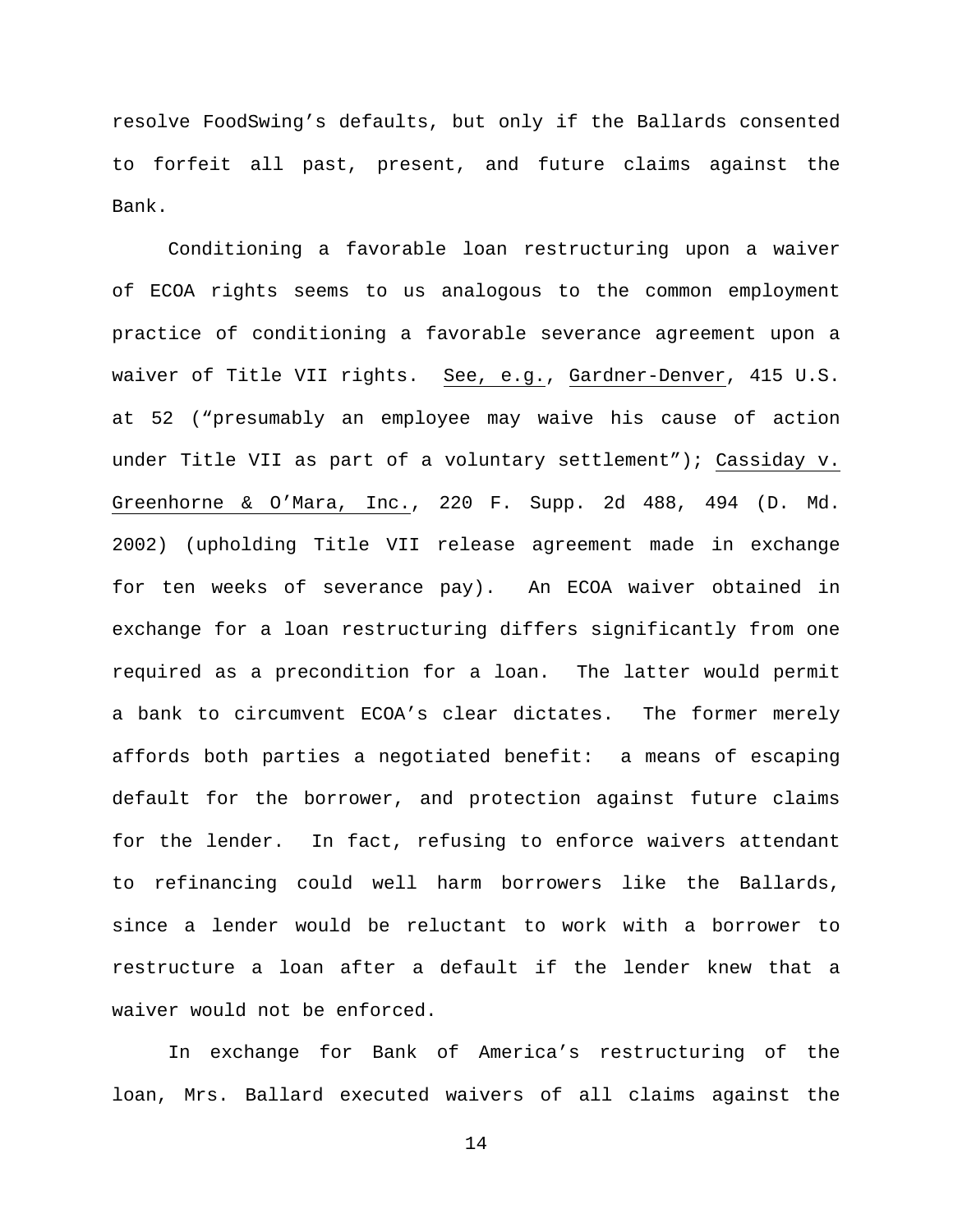Bank on four separate occasions over a period of more than two years. Further, she confirmed that she "actively and with full understanding" participated in negotiating each agreement "after consultation and review with [her] counsel."<sup>[3](#page-14-0)</sup> In doing so, Mrs. Ballard waived her right to bring an action against Bank of America, and thus her state and federal ECOA claims must fail.

We similarly conclude that Mrs. Ballard waived her claims for unjust enrichment and for declaratory relief. Because we deem her claims waived, we need not address whether these claims were also time-barred.

V.

For the foregoing reasons, the judgment of the district court is

#### AFFIRMED.

<span id="page-14-0"></span><sup>&</sup>lt;sup>3</sup> Mrs. Ballard alleges that her attorneys' asserted conflicts of interest rendered her waivers involuntary. But she fails to plead facts giving rise to a plausible inference that any such conflicts prompted her repeated decisions to waive her ECOA rights. See Iqbal, 556 U.S. at 678.